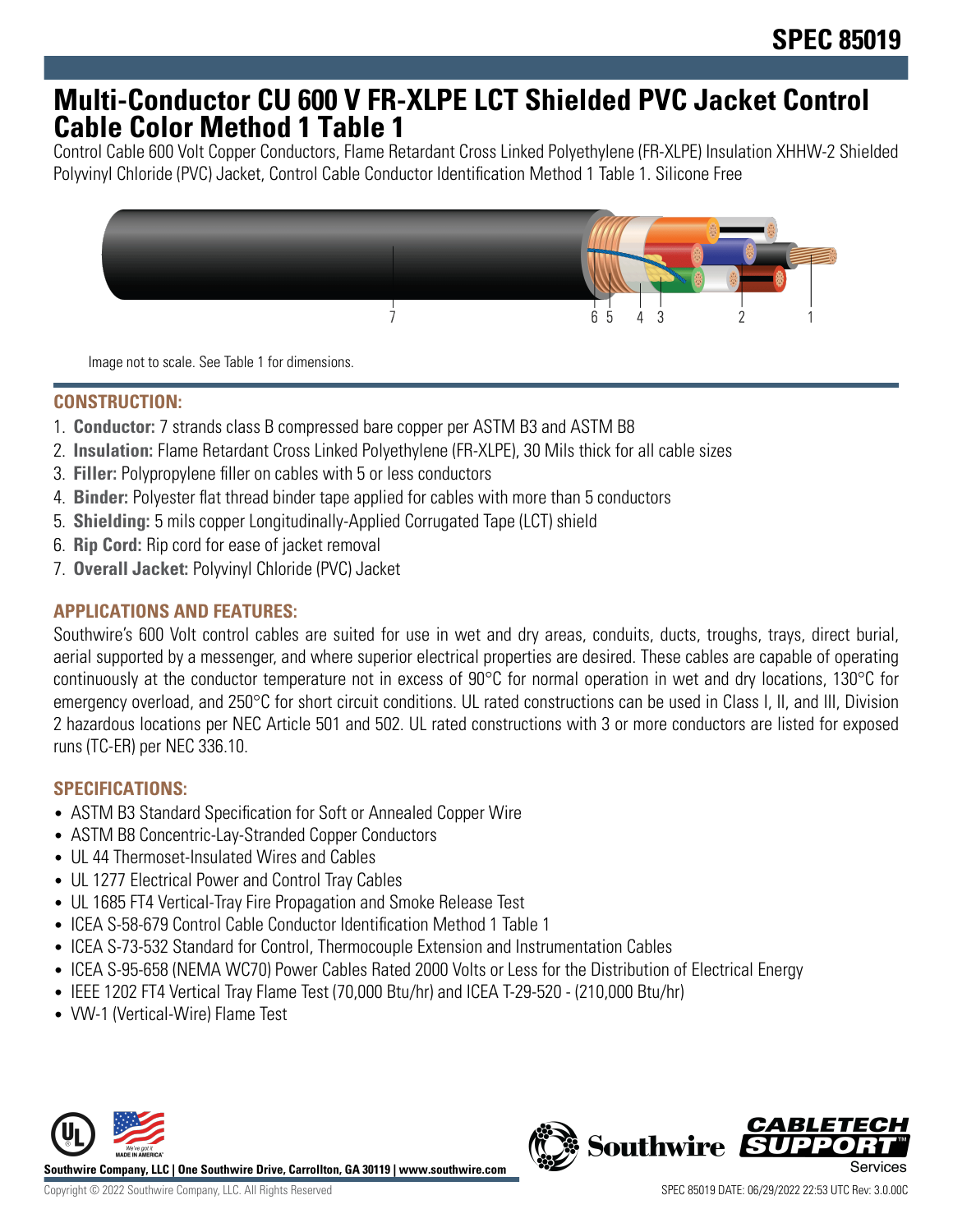#### **SAMPLE PRINT LEGEND:**

#### UL Listed

SOUTHWIRE E75755 {UL} XX AWG X/C FRXLP SHIELDED TYPE TC-ER 600V PVC SUN. RES. YEAR {SEQUENTIAL FOOTAGE MARKS} SEQ FEET

#### Non UL Listed

SOUTHWIRE XX AWG X/C FR-XLPE CDRS 90C PVC JACKET SUNLIGHT RESISTANT DIRECT BURIAL 600V {MM/DD/YYYY} {SEQUENTIAL FOOTAGE MARKS} SEQ FEET



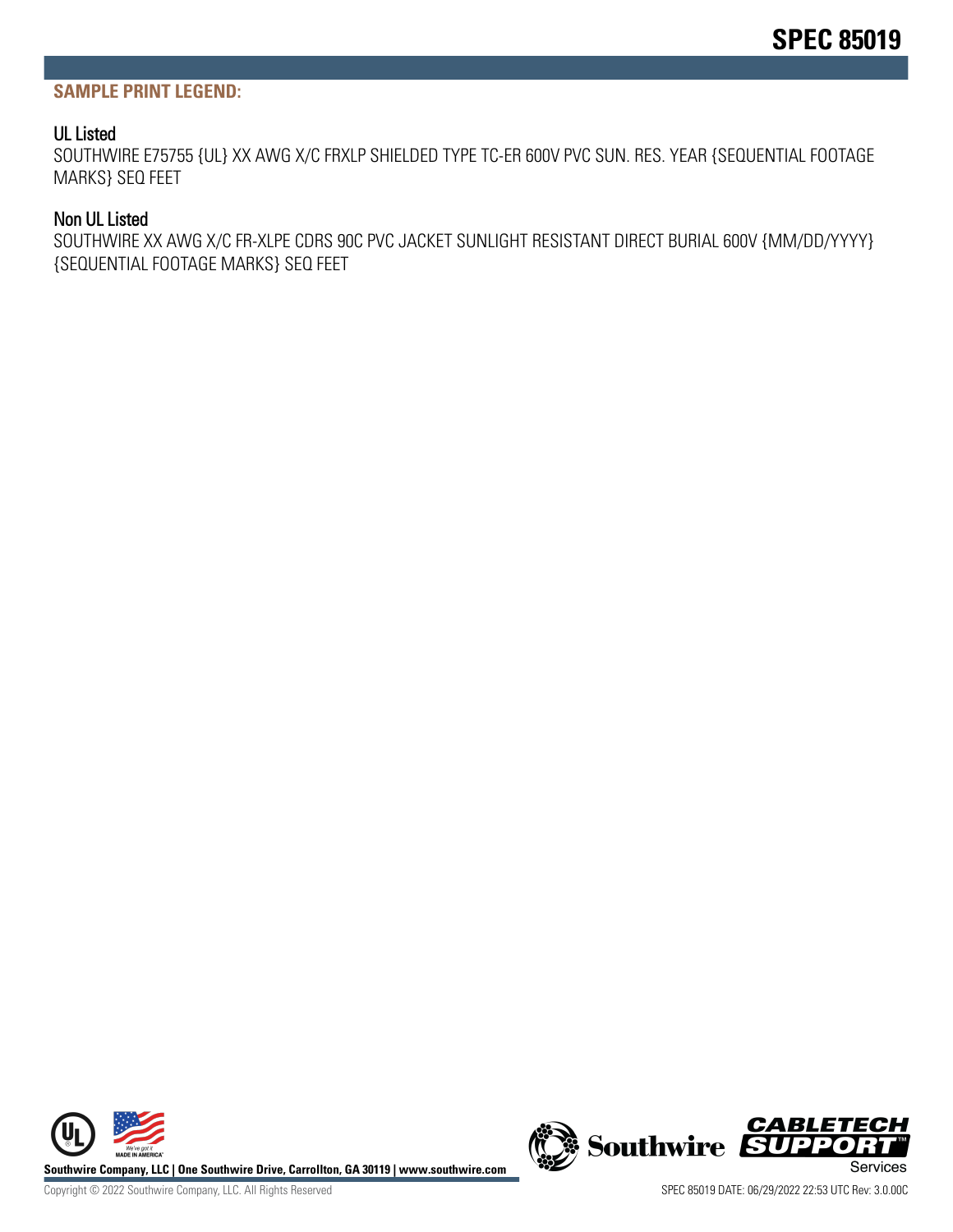## **Table 1 – Physical and Electrical Data**

| Stock Cond.<br>Number Size Number |                                  | Cond.            | Diameter<br><b>Over</b><br>Cond. | Insul.                                                                                 | Jacket Approx. Copper Approx.<br>Thickness Thickness | <b>OD</b> |               | Weight Weight                    | <b>DC</b><br>@ 25°C    | AC<br>Resistance Resistance Bending Ampacity<br>@ 90°C | Min<br><b>Radius</b> | At $60^{\circ}$ C $*$ | Allowable Allowable Allowable<br>Ampacity<br>$75^{\circ}$ C $*$ | Ampacity<br>$90^{\circ}$ C $*$        |
|-----------------------------------|----------------------------------|------------------|----------------------------------|----------------------------------------------------------------------------------------|------------------------------------------------------|-----------|---------------|----------------------------------|------------------------|--------------------------------------------------------|----------------------|-----------------------|-----------------------------------------------------------------|---------------------------------------|
|                                   | <b>AWG</b>                       | No.              | inch                             | mil                                                                                    | mil                                                  | inch      | $\mathsf{lb}$ | $\mathsf{lb}$<br>/1000ft /1000ft | $\overline{0}$ /1000ft | $\Omega$ /1000ft                                       | inch                 | Amp                   | Amp                                                             | Amp                                   |
| 14 AWG                            |                                  |                  |                                  |                                                                                        |                                                      |           |               |                                  |                        |                                                        |                      |                       |                                                                 |                                       |
| 618807^                           | 14                               | $\mathbf{2}$     | 0.070                            | 30                                                                                     | 45                                                   | 0.349     | 26            | 68                               | 2.630                  | 3.288                                                  | 4.18                 | 15                    | 15                                                              | 15                                    |
| <b>TBA</b>                        | 14                               | 3                | 0.070                            | 30                                                                                     | 45                                                   | 0.370     | 38            | 87                               | 2.630                  | 3.288                                                  | 4.43                 | 15                    | 15                                                              | 15                                    |
| 618808^                           | 14                               | 4                | 0.070                            | 30                                                                                     | 45                                                   | 0.403     | 51            | 109                              | 2.630                  | 3.288                                                  | 4.83                 | 14                    | 15                                                              | 15                                    |
| <b>TBA</b>                        | 14                               | 5                | 0.070                            | 30                                                                                     | 45                                                   | 0.440     | 64            | 132                              | 2.630                  | 3.288                                                  | 5.28                 | 14                    | 15                                                              | 15                                    |
| TBA                               | 14                               | 6                | 0.070                            | 30                                                                                     | 45                                                   | 0.479     | 77            | 155                              | 2.630                  | 3.288                                                  | 5.74                 | 14                    | 15                                                              | 15                                    |
| 618809^                           | 14                               | $\overline{7}$   | 0.070                            | 30                                                                                     | 45                                                   | 0.479     | 90            | 171                              | 2.630                  | 3.288                                                  | 5.74                 | 12                    | 15                                                              | 15                                    |
| TBA                               | 14                               | 8                | 0.070                            | 30                                                                                     | 45                                                   | 0.519     | 102           | 195                              | 2.630                  | 3.288                                                  | 6.22                 | 12                    | 15                                                              | 15                                    |
| <b>TBA</b>                        | 14                               | $\boldsymbol{9}$ | 0.070                            | 30                                                                                     | 60                                                   | 0.588     | 115           | 236                              | 2.630                  | 3.288                                                  | 7.05                 | 12                    | 15                                                              | 15                                    |
| TBA                               | 14                               | 10               | 0.070                            | 30                                                                                     | 60                                                   | 0.638     | 128           | 266                              | 2.630                  | 3.288                                                  | 7.65                 | 9                     | 11                                                              | 12                                    |
| <b>TBA</b>                        | 14                               | 15               | 0.070                            | 30                                                                                     | 60                                                   | 0.730     | 192           | 371                              | 2.630                  | 3.288                                                  | 8.76                 | $\boldsymbol{9}$      | 11                                                              | 12                                    |
| 618810^                           | 14                               | 12               | 0.070                            | 30                                                                                     | 60                                                   | 0.755     | 154           | 366                              | 2.630                  | 3.288                                                  | 9.06                 | 9                     | 11                                                              | 12                                    |
| 618811^                           | 14                               | 19               | 0.070                            | 30                                                                                     | 60                                                   | 0.768     | 243           | 446                              | 2.630                  | 3.288                                                  | 9.21                 | 9                     | 11                                                              | 12                                    |
| <b>TBA</b>                        | 14                               | 20               | 0.070                            | 30                                                                                     | 60                                                   | 0.808     | 256           | 475                              | 2.630                  | 3.288                                                  | 9.69                 | 9                     | 11                                                              | 12                                    |
| <b>TBA</b>                        | 14                               | 25               | 0.070                            | 30                                                                                     | 80                                                   | 0.937     | 320           | 619                              | 2.630                  | 3.288                                                  | 11.24                | 8                     | $\boldsymbol{9}$                                                | 11                                    |
| TBA                               | 14                               | 30               | 0.070                            | 30                                                                                     | 80                                                   | 0.991     | 384           | 719                              | 2.630                  | 3.288                                                  | 11.89                | 8                     | 9                                                               | 11                                    |
| <b>TBA</b>                        | 14                               | 37               | 0.070                            | 30                                                                                     | 80                                                   | 1.067     | 474           | 862                              | 2.630                  | 3.288                                                  | 12.80                | $\overline{7}$        | 8                                                               | 10                                    |
| 619096^                           | 12                               | $\overline{2}$   | 0.087                            | 30                                                                                     | 45                                                   | 0.384     |               | 12 AWG                           | 1.660                  | 2.075                                                  |                      | 20                    | 20                                                              | 20                                    |
| <b>TBA</b>                        | 12                               | 3                | 0.087                            | 30                                                                                     | 45                                                   | 0.408     | 41<br>61      | 90<br>118                        | 1.660                  | 2.075                                                  | 4.60<br>4.89         | 20                    | 20                                                              | 20                                    |
| 618813^                           | 12                               | $\overline{4}$   | 0.087                            | 30                                                                                     | 45                                                   | 0.445     | 81            | 148                              | 1.660                  | 2.075                                                  | 5.34                 | 16                    | 20                                                              | 20                                    |
| <b>TBA</b>                        | 12                               | 5                | 0.087                            | 30                                                                                     | 45                                                   | 0.487     | 102           | 181                              | 1.660                  | 2.075                                                  | 5.84                 | 16                    | 20                                                              | 20                                    |
| <b>TBA</b>                        | 12                               | 6                | 0.087                            | 30                                                                                     | 45                                                   | 0.532     | 122           | 214                              | 1.660                  | 2.075                                                  | 6.38                 | 16                    | 20                                                              | 20                                    |
| 618814^                           | 12                               | 7                | 0.087                            | 30                                                                                     | 45                                                   | 0.532     | 143           | 237                              | 1.660                  | 2.075                                                  | 6.38                 | 14                    | 17                                                              | 20                                    |
| <b>TBA</b>                        | 12                               | 8                | 0.087                            | 30                                                                                     | 60                                                   | 0.607     | 163           | 288                              | 1.660                  | 2.075                                                  | 7.28                 | 14                    | 17                                                              | 20                                    |
| TBA                               | 12                               | 9                | 0.087                            | 30                                                                                     | 60                                                   | 0.651     | 183           | 324                              | 1.660                  | 2.075                                                  | 7.81                 | 14                    | 17                                                              | 20                                    |
| <b>TBA</b>                        | 12                               | 10               | 0.087                            | 30                                                                                     | 60                                                   | 0.709     | 204           | 365                              | 1.660                  | 2.075                                                  | 8.50                 | 10                    | 12                                                              | 15                                    |
| 619611^                           | 12                               | 12               | 0.087                            | 30                                                                                     | 60                                                   | 0.732     | 244           | 419                              | 1.660                  | 2.075                                                  | 8.78                 | 10                    | 12                                                              | 15                                    |
| <b>TBA</b>                        | 12                               | 15               | 0.087                            | 30                                                                                     | 60                                                   | 0.813     | 305           | 516                              | 1.660                  | 2.075                                                  | 9.75                 | 10                    | 12                                                              | 15                                    |
| <b>TBA</b>                        | 12                               | 19               | 0.087                            | 30                                                                                     | 80                                                   | 0.896     | 387           | 657                              | 1.660                  | 2.075                                                  | 10.75                | 10                    | 12                                                              | 15                                    |
| <b>TBA</b>                        | 12                               | 20               | 0.087                            | 30                                                                                     | 80                                                   | 0.942     | 407           | 699                              | 1.660                  | 2.075                                                  | 11.30                | 10                    | 12                                                              | 15                                    |
| <b>TBA</b>                        | 12                               | 25               | 0.087                            | 30                                                                                     | 80                                                   | 1.043     | 509           | 860                              | 1.660                  | 2.075                                                  | 12.51                | 9                     | 11                                                              | 13                                    |
| <b>TBA</b>                        | 12                               | 30               | 0.087                            | 30                                                                                     | 80                                                   | 1.104     | 611           | 1005                             | 1.660                  | 2.075                                                  | 13.24                | $\boldsymbol{9}$      | 11                                                              | 13                                    |
| TBA                               | 12                               | 37               | 0.087                            | 30                                                                                     | 80                                                   | 1.191     | 753           | 1211                             | 1.660                  | 2.075                                                  | 14.29                | 8                     | 10                                                              | 12                                    |
|                                   |                                  |                  |                                  |                                                                                        |                                                      |           |               | 10 AWG                           |                        |                                                        |                      |                       |                                                                 |                                       |
| 618815^                           | 10                               | $\overline{2}$   | 0.111                            | 30                                                                                     | 45                                                   | 0.431     | 65            | 124                              | 1.040                  | 1.300                                                  | 5.17                 | 30                    | 30                                                              | 30                                    |
| <b>TBA</b>                        | 10                               | 3                | 0.111                            | 30                                                                                     | 45                                                   | 0.459     | 97            | 165                              | 1.040                  | 1.300                                                  | 5.50                 | 30 <sup>°</sup>       | 30                                                              | 30                                    |
| 618816^                           | 10                               | $\overline{4}$   | 0.111                            | 30                                                                                     | 45                                                   | 0.502     | 130           | 210                              | 1.040                  | 1.300                                                  | 6.02                 | 24                    | 28                                                              | 30                                    |
| 619613^                           | 10                               | 5                | 0.111                            | 30                                                                                     | 60                                                   | 0.581     | 162           | 273                              | 1.040                  | 1.300                                                  | 6.97                 | 24                    | 28                                                              | 30                                    |
| <b>TBA</b>                        | 10                               | 6                | 0.111                            | 30                                                                                     | 60                                                   | 0.632     | 194           | 323                              | 1.040                  | 1.300                                                  | 7.58                 | 24                    | 28                                                              | 30                                    |
|                                   |                                  |                  |                                  |                                                                                        |                                                      |           |               |                                  |                        |                                                        |                      |                       |                                                                 | <b>CABLETECH</b><br>Southwire SUPPORT |
|                                   | We've got it<br>MADE IN AMERICA" |                  |                                  | outhwire Company. LLC   One Southwire Drive. Carrollton. GA 30119   www.southwire.com' |                                                      |           |               |                                  |                        |                                                        |                      |                       |                                                                 | Services                              |



**Southwire Company, LLC | One Southwire Drive, Carrollton, GA 30119 | www.southwire.com**